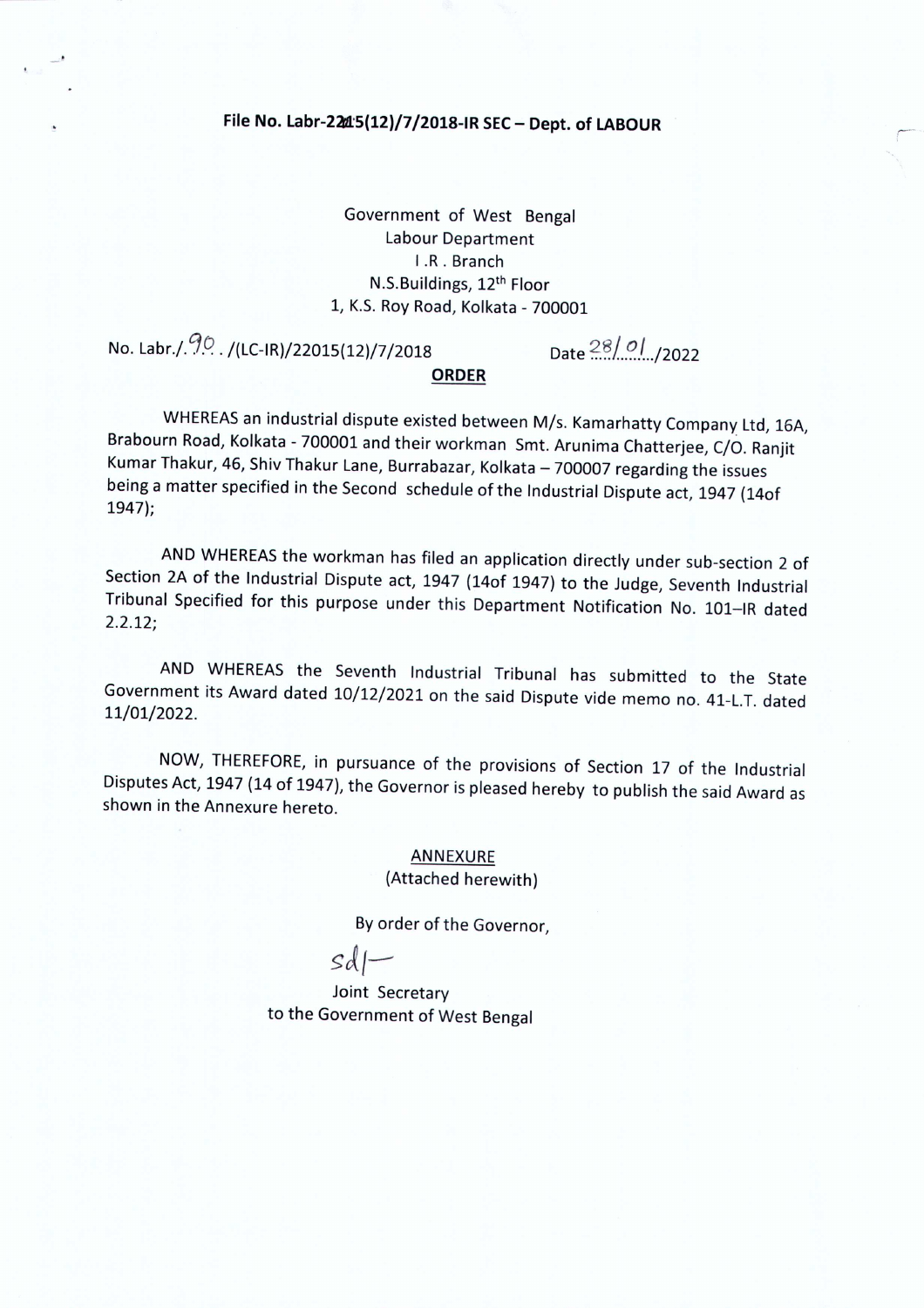# **File No. Labr-2¥5(12)/7/2018-IR SEC- Dept. of LABOUR**

 $(2)$ 

*qo* **No** Labr./. ./l(2) - **IR** *<sup>2</sup>'D{or I*

Dated  $28/01/2022$ 

Copy forwarded for information to :

1. The Judge, Seventh Industrial Tribunal with reference to his Memo No. 41-L.T. dated 11/01/2022.

2.The Joint Labour Commissioner (Statistics}, W.B., 6, Church Lane, Kolkata-700001.

 $sd -$ Joint Secretary

*No. Labr.*/.  $90$  ......../2(5) - IR Dated 28/01/...2022

Copy with a copy of the Award is forwarded for information & necessary action to:

1. M/s. Kamarhatty Company Ltd, 16A, Brabourn Road, Kolkata - 700001.

2. Smt. Arunima Chatterjee, C/O. Ranjit Kumar Thakur, 46, Shiv Thakur Lane, Burrabazar, Kolkata - 700007.

3. The Assistant Labour Commissioner, W.B., In-Charge of Labour Gazette.

4. The O.S.D. & E.O. Labour Commissioner, W.B., New Secretariat Building (11<sup>th</sup> Floor), 1, Kiran Sankar Roy Road, Kolkata - 700001.

 $\sqrt{3}$ . The Deputy, IT Cell, Labour Department, with the request to cast the Award in the Department's website.

Joint Secretary